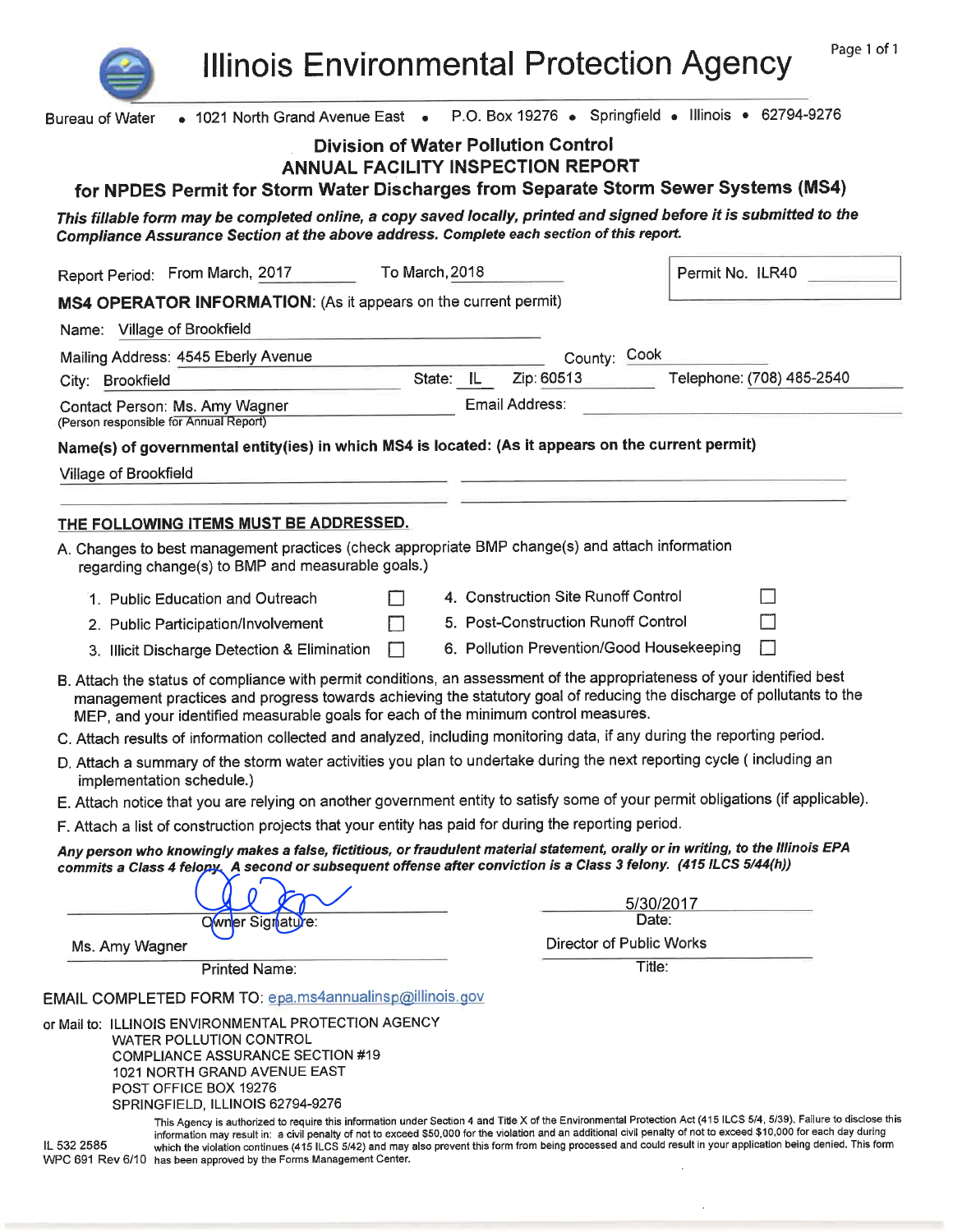# **SECTION A. CHANGES TO BEST MANAGEMENT PRACTICES**

X Indicates BMPs performed as proposed √ Indicates changes to BMPs

| Year 4                                         |                                                 | Year 4                                     |                                                             |  |  |  |
|------------------------------------------------|-------------------------------------------------|--------------------------------------------|-------------------------------------------------------------|--|--|--|
|                                                |                                                 |                                            |                                                             |  |  |  |
|                                                | <b>A. Public Education and Outreach</b>         |                                            | <b>D. Construction Site Runoff Control</b>                  |  |  |  |
| X                                              | <b>A.1 Distributed Paper Material</b>           | $\mathbf X$                                | <b>D.1 Regulatory Control Program</b>                       |  |  |  |
|                                                | <b>A.2 Speaking Engagement</b>                  | $\mathbf X$                                | <b>D.2 Erosion and Sediment Control BMPs</b>                |  |  |  |
|                                                | <b>A.3 Public Service Announcement</b>          | $\mathbf X$                                | <b>D.3 Other Waste Control Program</b>                      |  |  |  |
|                                                | <b>A.4 Community Event</b>                      | X                                          | <b>D.4 Site Plan Review Procedures</b>                      |  |  |  |
|                                                | <b>A.5 Classroom Education Material</b>         | X                                          | <b>D.5 Public Information Handling</b>                      |  |  |  |
| X                                              | <b>A.6 Other Public Education</b>               |                                            | <b>Procedures</b>                                           |  |  |  |
|                                                |                                                 | $\mathbf X$                                | <b>D.6 Site Inspection/Enforcement</b><br><b>Procedures</b> |  |  |  |
| <b>B. Public Participation/Involvement</b>     |                                                 |                                            | <b>D.7 Other Construction Site Runoff</b>                   |  |  |  |
|                                                | <b>B.1 Public Panel</b>                         |                                            | <b>Controls</b>                                             |  |  |  |
|                                                | <b>B.2 Educational Volunteer</b>                |                                            |                                                             |  |  |  |
| X                                              | <b>B.3 Stakeholder Meeting</b>                  | <b>E. Post-Construction Runoff Control</b> |                                                             |  |  |  |
|                                                | <b>B.4 Public Hearing</b>                       | $\mathbf X$                                | <b>E.1 Community Control Strategy</b>                       |  |  |  |
| X                                              | <b>B.5 Volunteer Monitoring</b>                 | $\mathbf X$                                | <b>E.2 Regulatory Control Program</b>                       |  |  |  |
|                                                | <b>B.6 Program Coordination</b>                 | X                                          | <b>E.3 Long Term O&amp;M Procedures</b>                     |  |  |  |
| X                                              | <b>B.7 Other Public Involvement</b>             |                                            | <b>E.4 Pre-Const Review of BMP Designs</b>                  |  |  |  |
|                                                |                                                 | $\mathbf X$                                | <b>E.5 Site Inspections During Construction</b>             |  |  |  |
| C. Illicit Discharge Detection and Elimination |                                                 | X                                          | <b>E.6 Post-Construction Inspections</b>                    |  |  |  |
|                                                |                                                 |                                            | <b>E.7 Other Post-Const Runoff Controls</b>                 |  |  |  |
| X                                              | <b>C.1 Storm Sewer Map Preparation</b>          |                                            |                                                             |  |  |  |
| X                                              | <b>C.2 Regulatory Control Program</b>           | F. Pollution Prevention/Good Housekeeping  |                                                             |  |  |  |
|                                                | <b>C.3 Detection/Elimination Prioritization</b> | $\mathbf X$                                | <b>F.1 Employee Training Program</b>                        |  |  |  |
|                                                | Plan                                            | $\mathbf X$                                | F.2 Inspection and Maintenance Program                      |  |  |  |
|                                                | <b>C.4 Illicit Discharge Tracing Procedures</b> | X                                          | <b>F.3 Municipal Operations Storm Water</b>                 |  |  |  |
|                                                | <b>C.5 Illicit Source Removal Procedures</b>    |                                            | <b>Control</b>                                              |  |  |  |
|                                                | <b>C.6 Program Evaluation and Assessment</b>    |                                            | F.4 Municipal Operations Waste Disposal                     |  |  |  |
| X                                              | <b>C.7 Visual Dry Weather Screening</b>         |                                            | <b>F.5 Flood Management/Assess Guidelines</b>               |  |  |  |
|                                                | <b>C.8 Pollutant Field Testing</b>              | X                                          | <b>F.6 Other Municipal Operations Controls</b>              |  |  |  |
| $\mathbf X$                                    | <b>C.9 Public Notification</b>                  |                                            |                                                             |  |  |  |
| $\mathbf X$                                    | <b>C.10 Other Illicit Discharge Controls</b>    |                                            |                                                             |  |  |  |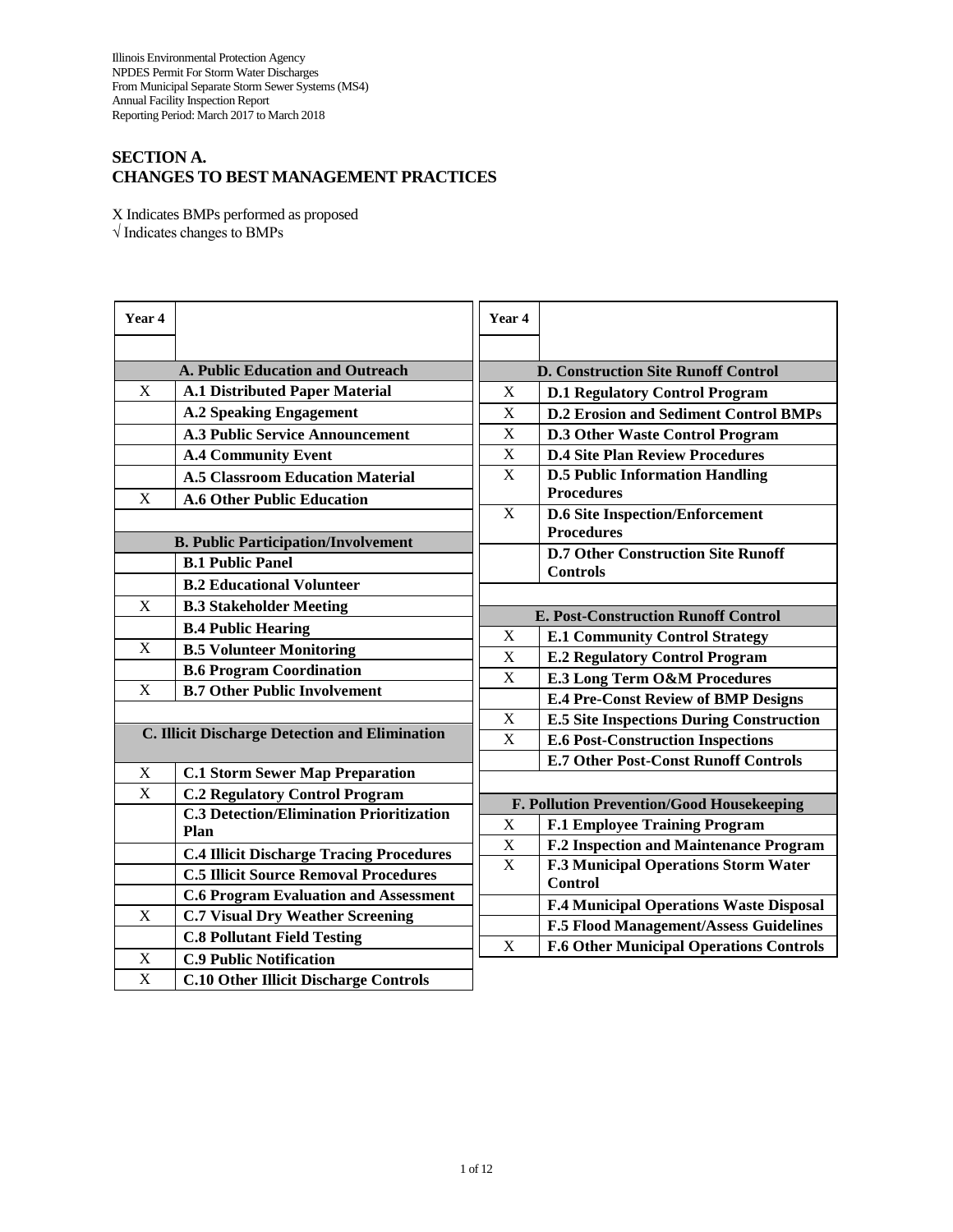# **SECTION B. STATUS OF COMPLIANCE WITH PERMIT CONDITIONS**

The status of BMPs and measureable goals from Year 4 are described below in the following categories (A-F):

## **A: PUBLIC EDUCATION AND OUTREACH**

## **A.1: Distributed Paper Material**

The Goal for this program is to increase the awareness to impacts of stormwater discharges on water bodies and the actions the public can take to reduce discharge of pollutants, as well as discharge overall.

Goal for Year 4: Include information in Newsletter regarding green infrastructure strategies.

Status: Information regarding storm water issues, flooding, recycling, leaf pickup, Village-wide cleanups, Salt Creek cleanup activities, Adopt-a-Spot, bulk item removal, water conservation, Christmas tree recycling, as well as articles from the Conservation Commission, Tree City USA, and spring cleanup recommendations are included in the Village's newsletter, entitled "The Brookfielder." The newsletter is mailed to all 19,000 residents, and may also be picked up at Village Hall as well as viewed online. Additional green infrastructure strategies are being researched and will be included in future publications. The intent is to reach out to all residents of all ages. Copies of the newsletter are kept on file.

### **A.6: Other Public Education**

The Goal for this program is to increase the awareness of impacts of stormwater discharges on water bodies and the actions the public can take to reduce discharge of pollutants as well as discharge overall.

Goal for Year 4: Continue website and modify as needed.

Status: The Village has launched a section on the Village website entitled "Stormwater Information" which contains background information regarding the NPDES Phase II Stormwater Program (MS4s) as well as a link to the EPA MS4 website[: www.epa.gov/npdes/stormwater.](http://www.epa.gov/npdes/stormwater) It also includes the Notice of Intent (NOI) document and Annual Reports. Background information regarding Green Infrastructure strategies is currently being reviewed with the intent of being included in the future.

Currently, the website contains an informative section from the Beautification Commission regarding the mission of the various clean up and planting groups in the Village. The website also contains a page from the Conservation Commission with informative material regarding ecological restoration as well as links to Chicago Wilderness, Salt Creek, Forest Preserve District of Cook County, and DesPlaines River Valley Restoration Volunteers, which all contain further education regarding stormwater and ecological processes.

Furthermore, the Village website continued to include information regarding street sweeping, yard waste disposal, tree planting, recycling, and garbage pick-up as it has done in years past. The website is maintained by the Village Manager's office. The intent is to reach out to all residents of all ages.

## **B: PUBLIC PARTICIPATION/INVOLVEMENT**

### **B.3: Stakeholder Meeetings**

The Goal for this program is to facilitate resident participation and involvement, thereby increasing resident empowerment and responsibility. Through this partnership, the residents can be utilized as a resource in the Storm Water Program.

Goal for Year 4: No milestone goal established.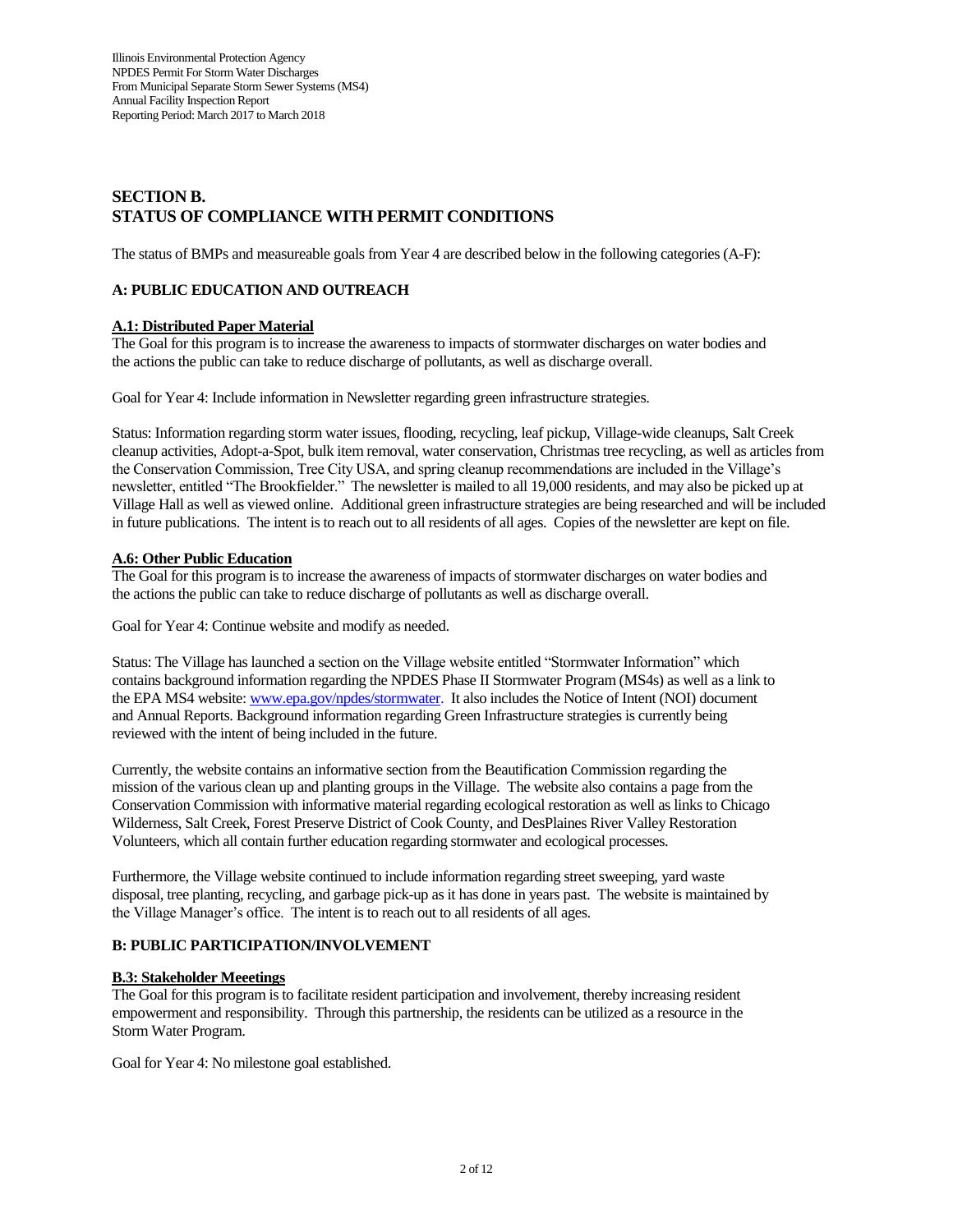Status: The Conservation Commission hosts meetings on a monthly basis. The meetings are open to all residents. Approximately 12 residents are in attendance each meeting. The Beautification Commission also hosts meetings on a monthly basis, which are open to all residents. Approximately 12 residents are in attendance each meeting. Adopt-a-Spot hosts a yearly meeting, of which approximately 35 people attend each year.

All of the above groups provide excellent opportunities for resident involvement and are in partnership with the Village Staff.

## **B.5: Volunteer Monitoring**

The Goal for this program is to facilitate resident participation and involvement, thereby increasing resident empowerment and responsibility. Through this partnership, the residents can be utilized as a resource in the Storm Water Program.

Goal for Year 4: Continue volunteer based annual clean-up program.

Status: Adopt-a-Spot is an ongoing program which was overseen by the Beautification Commission. The program includes approximately 40 sites within the Village and is implemented approximately 5 times over the course of the year. Volunteers are organized to pick up litter and pull weeds from flowerbeds in parks, provide landscaping to traffic islands, historical markers and other public spaces. The Village provides supplies such as trash bags and disposal service for debris and litter.

The Beautification Commission is the local group which also hosts an Adopt-a-Highway program. Approximately 12 residents participate in clean-up activities along Ogden Avenue, 4 times a year. The Village provides supplies such as trash bags and disposal service for debris and litter.

The Conservation Commission held a Clean Up Day entitled "Project N.I.C.E." which was held in April and October. Approximately 4 each 20 Cubic Yard dumpsters were filled with debris and removed, for a total of 80 Cubic yards of removal. In the Spring, the Village provided 190 Cubic Yards of Mulch, 8 Cubic Yards of Topsoil, and 37 man-hours and equipment hours of assistance. In the Fall, the Village provided Gloves, Flowers and Bulbs, Grass Plants, and 33 man-hours and equipment hours of assistance.

The Village continued its "Meet the Creek" program for the  $12<sup>th</sup>$  consecutive year. The program is based upon educating residents of all ages about the Salt Creek ecosystem and includes Canoe Training on Salt Creek, as well as reptilian education and information regarding wildflowers. A relevant subject of the education that is provided is storm water awareness, specifically the quality and quantity of storm water entering the creek and how it affects the ecosystem. The program also includes a volunteer aspect which includes 4 to 5 work days of removing invasive species along the creek such as Crownweed, Teasle, Buckthorn, Honey Suckle, etc. Over 30 residents were involved this past reporting period.

The Village has maintained its Governor's Hometown Award status for 24 years, by working together with local schools, cub scouts, religious organizations, and others to include for over 250 residents in participation with volunteer activities, many of which include clean up and debris removal.

### **B.7 Other Public Involvement**

The Goal for this program is to facilitate resident participation and involvement, thereby increasing resident empowerment and responsibility. Through this partnership, the residents can be utilized as a resource in the Storm Water Program.

Goal for Year 4: Continue volunteer stenciling program.

Status: All newly installed lids on Capital Improvement Projects (approximately 25 Each) contained the labeling, "No Dumping, Drains to Waterways". Public Works has purchased a placard which contains the same message. A copy of the placard is kept on file and is being considered for use in the future.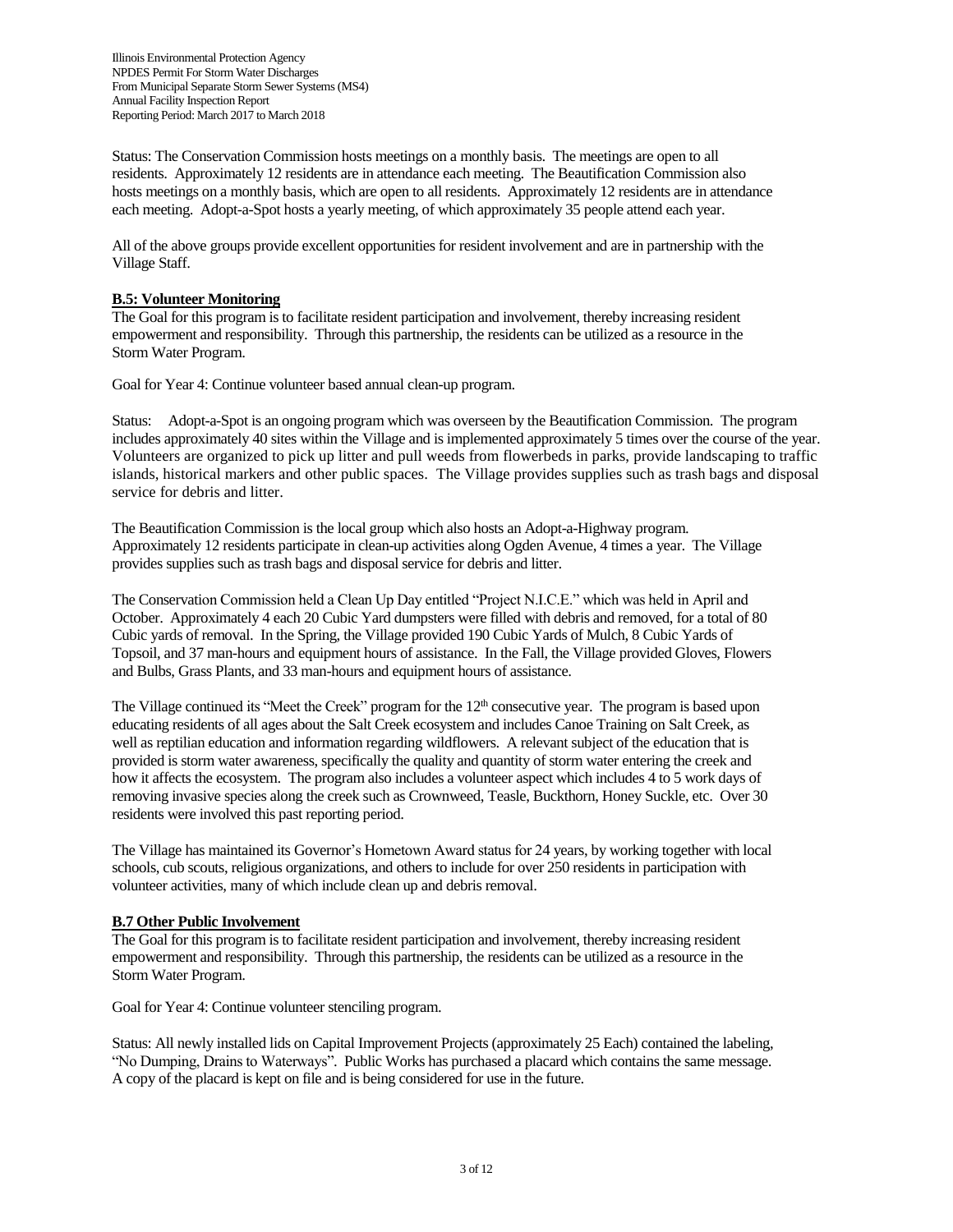## **C: ILLICIT DISCHARGE DETECTION AND ELIMINATION**

### **C.1: Storm Sewer Map Preparation**

The Goal for this program is to develop a map of storm sewers and their outfalls.

Goal for Year 4: Continue to update atlas with as-built information.

Status: The Storm Sewer map is continually updated each Construction season by Hancock Engineering. Any additional outfalls or revisions to existing outfalls are added to the map.

### **C.2: Illicit Discharge and Dumping Ordinances**

The Goal for this program is to reduce and eliminate all illicit discharges and illegal dumping into the storm sewer system.

Goal for Year 4: Coordinate Village ordinance with proposed updated Cook County (WMO).

Status: The Illicit Discharge and Illegal Dumping Ordinance with penalties remains in place. As of May 1, 2014, the Cook County Watershed Management Ordinance (WMO) which contains language and authority regarding this matter became effective. Upon further review of the WMO, Village staff will determine if additional requirements or more stringent penalties are found. The draft WMO contained language regarding enforceable requirements for the prompt reporting to the MS4 of all releases, spills and other unpermitted discharges to the separate storm sewer system. The final version will be reviewed to ensure similar content is included.

## **C.7: Visual Dry Weather Screening**

The Goal for this program is to determine the amount of illegal discharges which are occurring within the Village.

Goal for Year 4: Inspect and document all storm sewer outfalls.

Status: All of the nine (9) outfalls in the Village were inspected approximately on a quarterly basis. In total, 36 inspections were performed. No illegal discharges were observed, fish kills, color changes, or detection of any other unknown substances. The Village has created a form to record and monitor the inspection data. The form will be utilized in future reporting periods.

The Village inventory includes approximately 125 industrial and commercial facilities. No violations were reported or found at these locations. These locations are inspected periodically on an as-needed basis. The next reporting period will attempt to quantify the amount of facilities and the amount of inspections performed.

### **C.9: Public Notification**

The Goal for this program is to make the public aware of the penalties for illegal discharge and discourage illegal discharge.

Goal for Year 4: Continue updates.

Status: Typically, one of the quarterly newsletters addresses this matter, as reflected in this reporting period.

### **C.10: Other Discharge Controls**

The Goal for this program is to ultimately reduce and eliminate all illicit discharges and illegal dumping into the storm sewer system.

Goal for Year 4: Continue all programs.

Status: The Village of Brookfield has maintained its membership in the West Cook County Solid Waste Agency (WCCSWA). The WCCSWA offers many beneficial recycling programs to its members, with no direct costs to the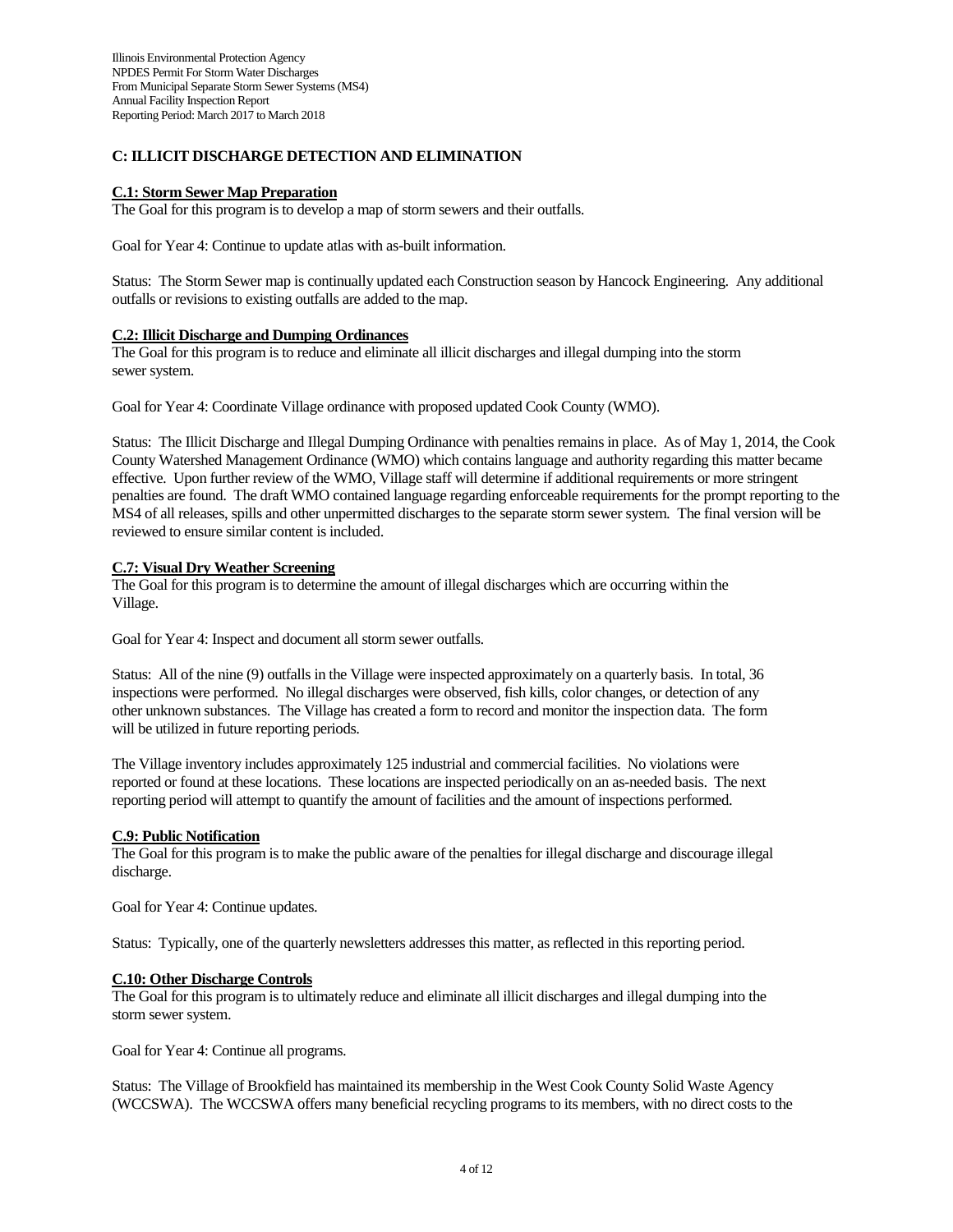residents. As part of a joint program with the WCCSWA this year, the Village has been able to offer free electronics recycling to residents. The entire program including other member communities has yielded over 230,000 lbs. of electronic waste. Additionally, another opportunity to properly dispose of electronics is held at local area community college, Triton College twice yearly. The WCCSWA hosted an Annual National Prescription Drug Take Back Day in October of 2017. Illinois had 147 collection sites, with 44,081 pounds of medications collected. In the past, an annual Household Hazardous Waste event was held, which received over 3,000 vehicles who deposited waste. Unfortunately, due to funding cutbacks, the County has no longer been able to provide funding for this program. We look forward to the reinstatement of this program. In the meantime, a long term Hazardous Waste collection program is available in Naperville for the surrounding areas.

The Village has proudly implemented an intermittent program to provide a "Drop-Off" facility for residents to deposit electronic waste, at Village Hall. This service to residents has been quite popular, and has disposed of approximately 100 Cubic Yards over the past reporting period.

## **D: CONSTRUCTION SITE RUNOFF CONTROL**

### **D.1: Regulatory Control Program**

The Goal for this program is to submit erosion and sediment control plans for all developments greater than or equal to one acre in size to the IEPA.

Goal for Year 4: Continue program.

Status: Development plans that require a NOI for Construction Activities under NPDES permit No. ILR10 are identified by the Village Engineer as part of the site plan review process. The erosion and sediment control plans are reviewed by the Building Department and/or Hancock Engineering during the site plan review process. For Federally funded projects or projects involving IDOT, a Stormwater Pollution Prevention Plan is also required for developments of this size and the Contractor is also required to sign the Contractor's Certification Statement (IDOT BDE 2342), of which he will then assume the responsibility and release the Village from liability. During this reporting period, approximately 8 development plans were reviewed, all of which were below 1 acre in size, thereby exempt from the requirements listed above.

Furthermore, within the erosion and sediment control plans, the type of inlet filters required on construction projects has been revised to reflect the recent update to the Illinois Urban Manual. The use of hay bales is considered obsolete, and the new method of reusable sediment trap filters is more effective and efficient. Hancock Engineering attended a detailed presentation on this matter by the Kane-Dupage Soil and Water Conservation District. The presentation provided further information regarding Green Infrastructure storm water management techniques. The use of the new inlet filters is considered to be a Green method. We look forward to including additional Green methods in the upcoming reporting periods.

### **D.2.: Erosion and Sediment Control BMPs**

The Goal for this program is to investigate and inspect the erosion and sediment control measures in public projects as part of developments greater than 1.0 acre.

Goal for Year 4: Continue program.

Status: This reporting period, 3 public projects and 6 private projects were inspected by the building department or Hancock Engineering with respect to erosion and sediment control measures, as listed within Section F of this report. Hancock Engineering typically provides the construction site inspection for the public projects. There are approximately 3 inspectors in total who perform erosion control inspections. Hancock Engineering attended an NPDES Compliance seminar led by CPESC speakers, in order to obtain updated information in regard to erosion and sediment control measures. Additionally, Hancock Engineering added a Designated Erosion Control Inspector (DECI) to staff, in an effort to improve erosion and sediment control inspection practices.

## **D.3: Other Waste Control Program**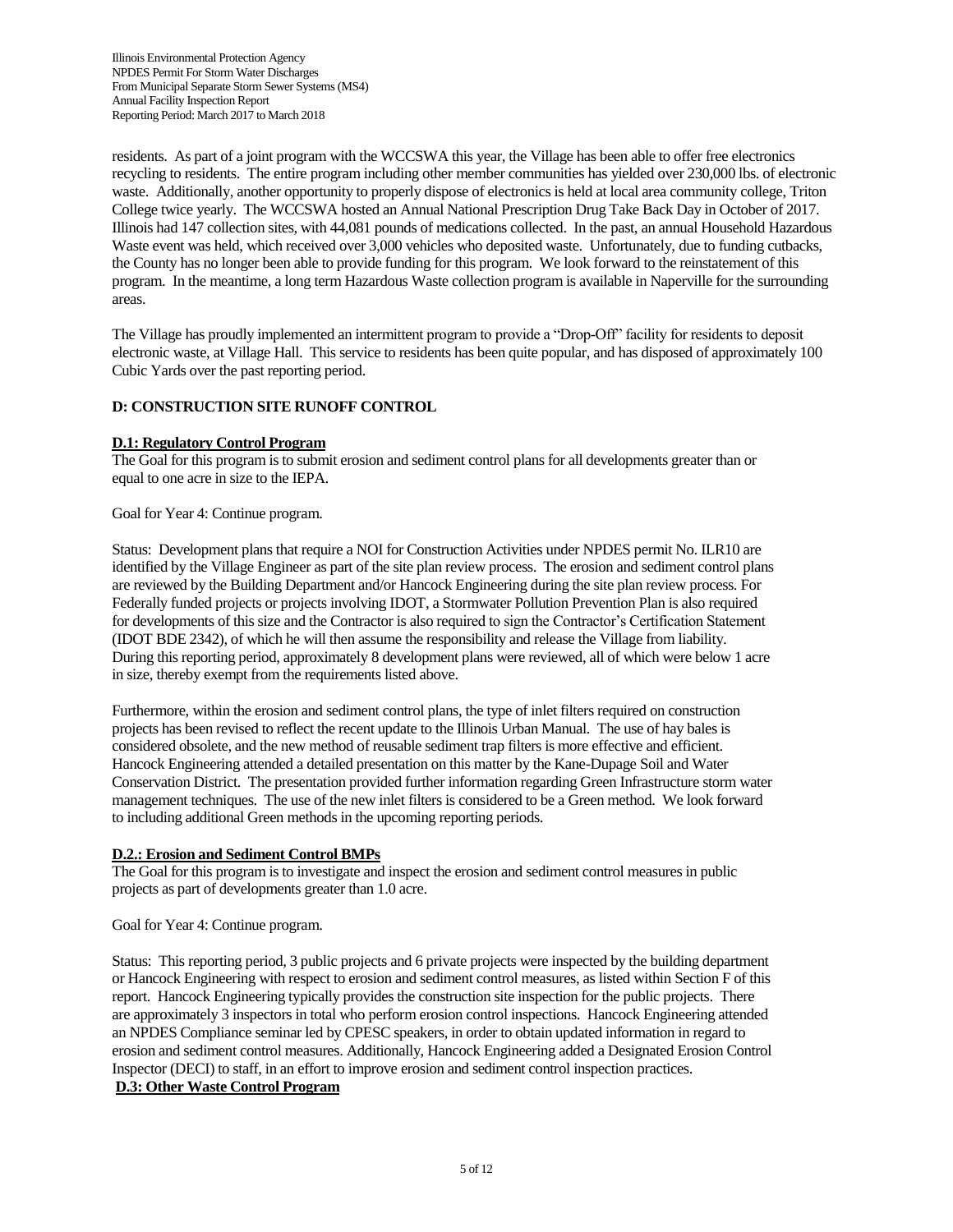The Goal for this program is to ensure excavated materials are inspected, classified, and then delivered to the appropriate dumping facility based on the determined classification of waste.

Goal for Year 4: Continue program.

Status: Effective August 2010, the IEPA has placed more stringent requirements regarding the excavation of soils from construction sites. In order for the Contractor to utilize Clean Construction and Demolition Debris (CCDD) landfills, the excavated material must be certified and tested by a Licensed Professional Engineer, as stated in EPA Form LPC 662 and 663. Furthermore, the IEPA is required to be notified by the landfill whenever material is delivered and discovered to not be acceptable CCDD fill and thereby rejected from the landfill. This process, including the established penalties in place, help ensure that the materials will then be delivered to an appropriate facility. The mentioned requirement has been required by the Village Engineer to be provided as a General Note on all Construction Plans. This helps to ensure that all excavated materials are disposed of properly.

### **D.5: Public Information Handling Procedures**

The Goal for this program is to track the number of complaints received and processed related to soil erosion and sediment control.

Goal for Year 4: Continue and review the specific complaints.

Status: The Village currently keeps record of all of the public works directed complaints. The department is attempting to assemble a filing system to better categorize the complaints. Once this system is implemented, the specific complaints to erosion and sediment control can be reviewed and the input provided can be of value. The amount of complaints can then be tallied as well. At this time the form has been created and is ready for use. There were no complaints received during the past reporting period directly with regard to erosion control. Several complaints were received due to clogged storm sewer laterals, which turned out to be a result of excessive leaves in the system, not from erosion control methods.

### **D.6: Site Inspection/Enforcement Procedures**

The Goal for this program is to ensure 100% of all private construction sites are inspected for 100% of the required erosion and sediment control BMPs.

Goal for Year 4: Continue program.

Status: Typically the Building Department is responsible for inspecting private projects in the Grading Phase, Building Phase, and for a Final Inspection. During this reporting period, there were a large number of private developments that were inspected. Approximately 3 private developments were single family homes (of the teardown/rebuild type of construction). No violations or enforcement actions have been reported. A Certificate of Occupancy will not be granted unless the inspection is approved. All sites were approved without incident.

## **E: POST-CONSTRUCTION RUNOFF CONTROL**

### **E.1: Community Control Strategy**

The Goal for this program is to reach out to the community as a means of reducing sources of post-construction control.

Goal for Year 4: Continue program.

Status: Due to the magnitude of problems from recent flooding, the Village has implemented a Flood Control Program. The intent of the program is to encourage residents to install flood control devices on their privately maintained sanitary sewer services. The flood control devices will keep the combined sewage from entering the basements of residences during storm events. The result will be a decrease in the amount of basement backups by reducing the amount of contaminated sewage entering residences, streets, and storm sewers, and Sanitary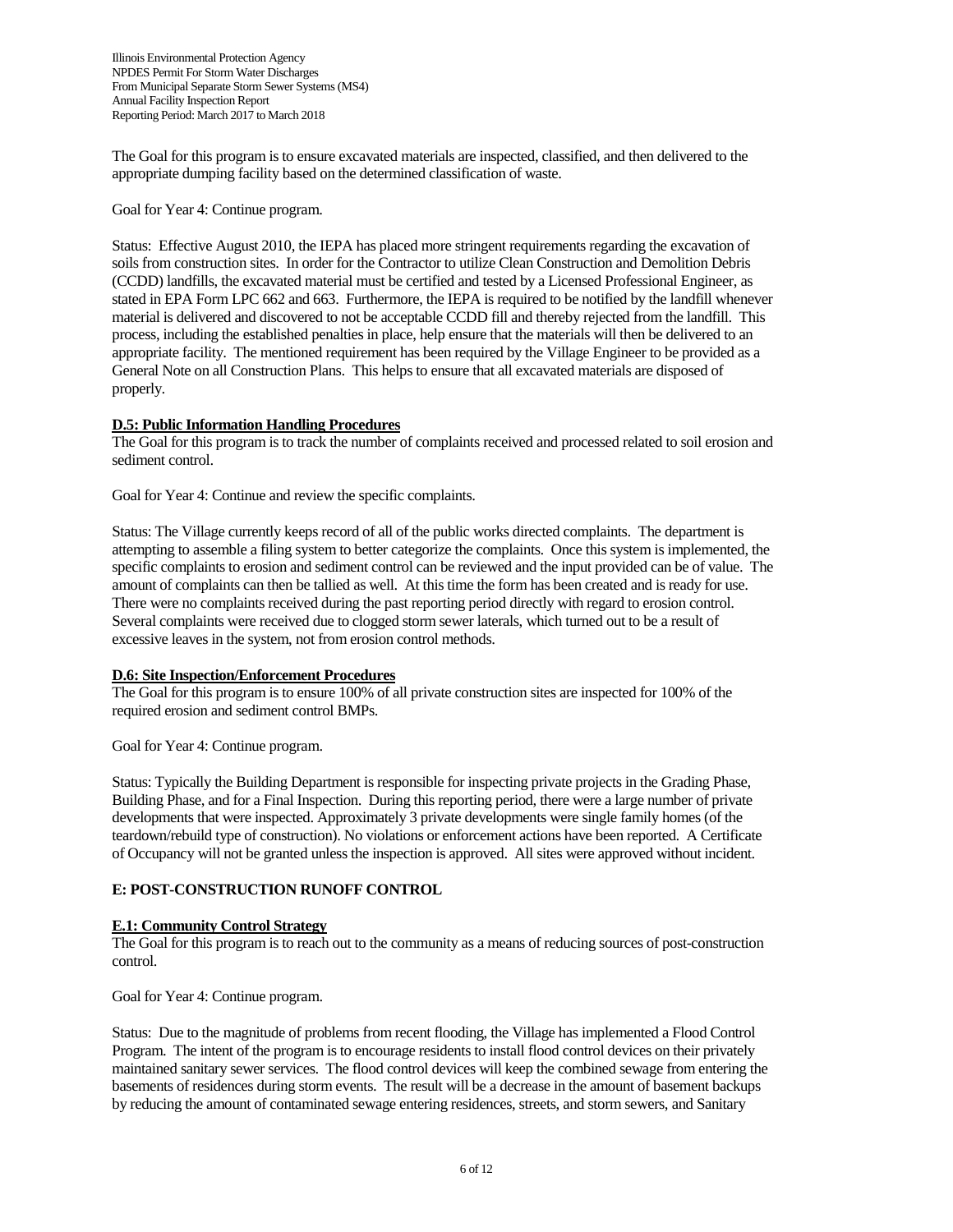Sewer Overflow (SSO) issues will be mitigated. Examples include installing overhead sewers or backflow preventers. The Village provides as much as 50% reimbursement to residents for an improvement up to \$10,000 in order to aid residents in this venture. Over past reporting periods, the Village has proudly provided over \$88,000.00 to residents as part of the program. This program was unavailable this past reporting period, but the Village plans to offer it again in future reporting periods. This BMP can also be considered a pollution control retrofit.

## **E.2: Regulatory Control Program**

The Goal for this program is to enforce the Cook County Watershed Management Ordinance (WMO) and adopt any amendments.

Goal for Year 4: Continue enforcement of WMO.

Status: As of May 1, 2014, the WMO was considered effective. The WMO contains restrictions on the quality and quantity of water to be permitted to be discharged from developed sites.

### **E.3: Long Term O&M Procedures**

The Goal for this program is to include Green measures in future developments.

Goal for Year 4: Continue implementation of Green construction as budget allows.

Status: The Village is continually learning about Green construction methods and how they can be applied to the urban characteristics of the Village, with the intent of introducing requirements for such.

As part of the Grand Boulevard Improvements Project, the Village of Brookfield sought after the inclusion of a bioswale. The bioswale included the subsurface storage of storm water as well as evapotranspiration by native plantings. The bioswale minimizes the amount of storm water actually leaving the property while filtering a majority of pollutants from the street. A potential outcome of this Green infrastructure project is a rippling effect on other landowners within the Village who are contemplating the installation of a Green project. Lastly, this project should serve as an educational tool to residents about Green infrastructure techniques and the benefits. An educational sign has been installed at the bioswale and the Village has provided maintenance of the bioswale so that it may remain vigorous for years to come.

This previous reporting period's green construction accomplishments included the installation of a Green Alley. The alley utilized permeable pavers to capture storm water and reduce flows to the combined sewer system. This reporting period's planning accomplishments include initial design of a pump station to reduce flooding issues along Salt Creek, and a downspout disconnection program.

The Village intends to continue to look into the feasibility of Green BMP strategies and how to appropriately apply them to future Village capital improvement projects. Upon developing a defined strategy (or various strategies), the Village can then move forward and implement them. This will be elaborated discussed in further detail in the next reporting period.

### **E.6: Post Construction Inspection**

The Goal for this program is to inspect construction sites periodically after final acceptance, to ensure that all BMPs contained in the plans are maintained in place. This will also entail Green construction methods in future developments.

Goal for Year 4: Inspect 50% of all sites on an annual basis, ensure that storm water BMPs are working appropriately.

Status: This task was performed this reporting period, but will be better documented in upcoming reporting periods. The Village would like to inspect the various aspects of storm water improvements and Green construction wherever within the Village jurisdiction, which were called for in the original construction plans.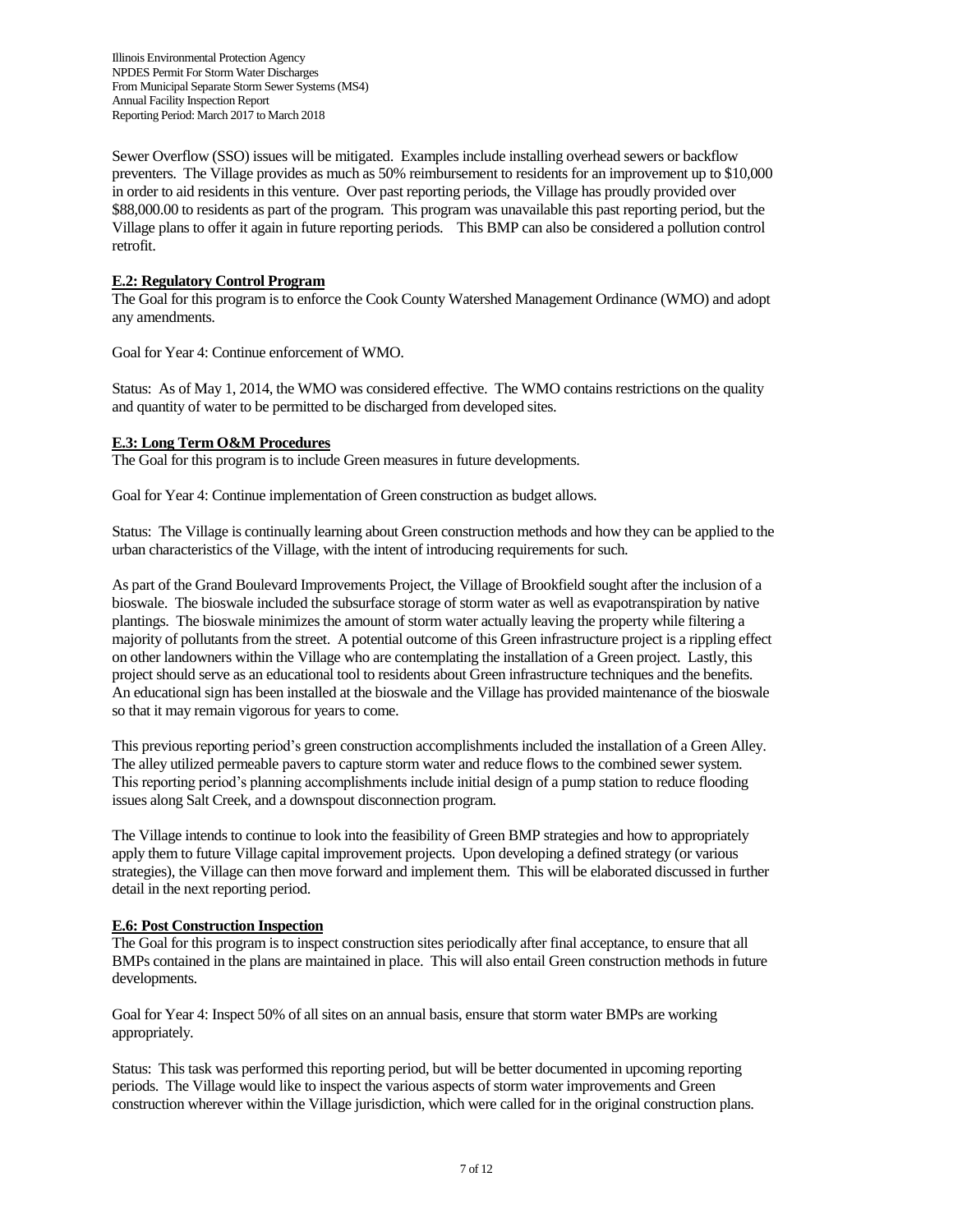Currently, the Village has been performing Post Construction Inspection wherever complaints have been presented or an observed issue was noted. As a preventative measure, the Village should inspect sites which are not initially deemed to be a problem.

## **F: POLLUTION PREVENTION/GOOD HOUSKEEPING**

### **F.1: Employee Training Program**

The Goal of this program is to identify current practices that contribute to stormwater pollution and implement programs and procedures for Public Works activities that reduce and eliminate the discharge of pollutants into storm sewer systems.

Goal for Year 4: Continue training program as well as incorporate Green/Sustainability education.

Status: The Village continues the training program by educating its employees in topics applicable to storm water management. The Public Works Water Operator attended annual training classes containing information regarding reduction of water losses, as well as a seminar regarding Corrosion of Water Mains. Public Works employees again attended training upon the purchase of a new and improved street sweeper. The training program for the sweeper included methods to reduce the sweeping of debris and leaves into the storm system. Public Works employees also attended IRMA safety training, which touched upon the safe management of materials and liquids which could ultimately enter the storm system. The Village Forester attended several seminars regarding various topics with respect to trees.

## **F.2: Inspection and Maintenance Program**

The Goal of this program is to directly reduce the amount of debris from entering storm sewer structures and entering the storm sewers.

Goal for Year 4: Continue street sweeping program and sewer cleaning/structure cleaning program.

Status: The entire Village is swept on average once every 7 days. Street sweeping covers approximately 10 miles per day of operation, operating 5 days per week. Street sweeping is performed for a minimum of 8 months, but changes in weather may increase the amount. 4.5 cubic yards of debris is removed per day on average, resulting in a yearly total of 810 cubic yards of debris removal.

Approximately 500 Catch Basins were cleaned this reporting period. The jetting of sewers is performed on an "as needed" basis. Approximately 3,500 feet of sewers were jetted this year by public works. Approximately 40,000' of combined sewers were jetted and televised by a Contractor this year as well.

The Village provides extensive leaf removal in the fall, utilizing their own manpower as well as Contractors. In total, approximately 3,300 Cubic Yards of leaves were removed. This preventative measure reduces substantial discharges of particulates/solids, phosphorus and petroleum based materials into Salt Creek. Public Works provides branch pickup for parkway trees as well as special private property pickup under special circumstances.

The "Small Streams" debris removal program, as carried out by the MWRD, was not performed this reporting period. The program is performed as needed and as funding allows. The Village works in partnership with the MWRD by providing aid to the debris removal process.

### **F.3: Municipal Operations Storm Water Control**

The Goal of this program is to directly reduce the amount of contaminants entering the storm sewer system, as a result of municipal operations.

Goal for Year 4: Continue modified program.

The Village of Brookfield provides a storage facility for its salt. The salt is kept beneath a covered structure. The application of the salt to streets has been kept at a minimum, and additives are applied to increase the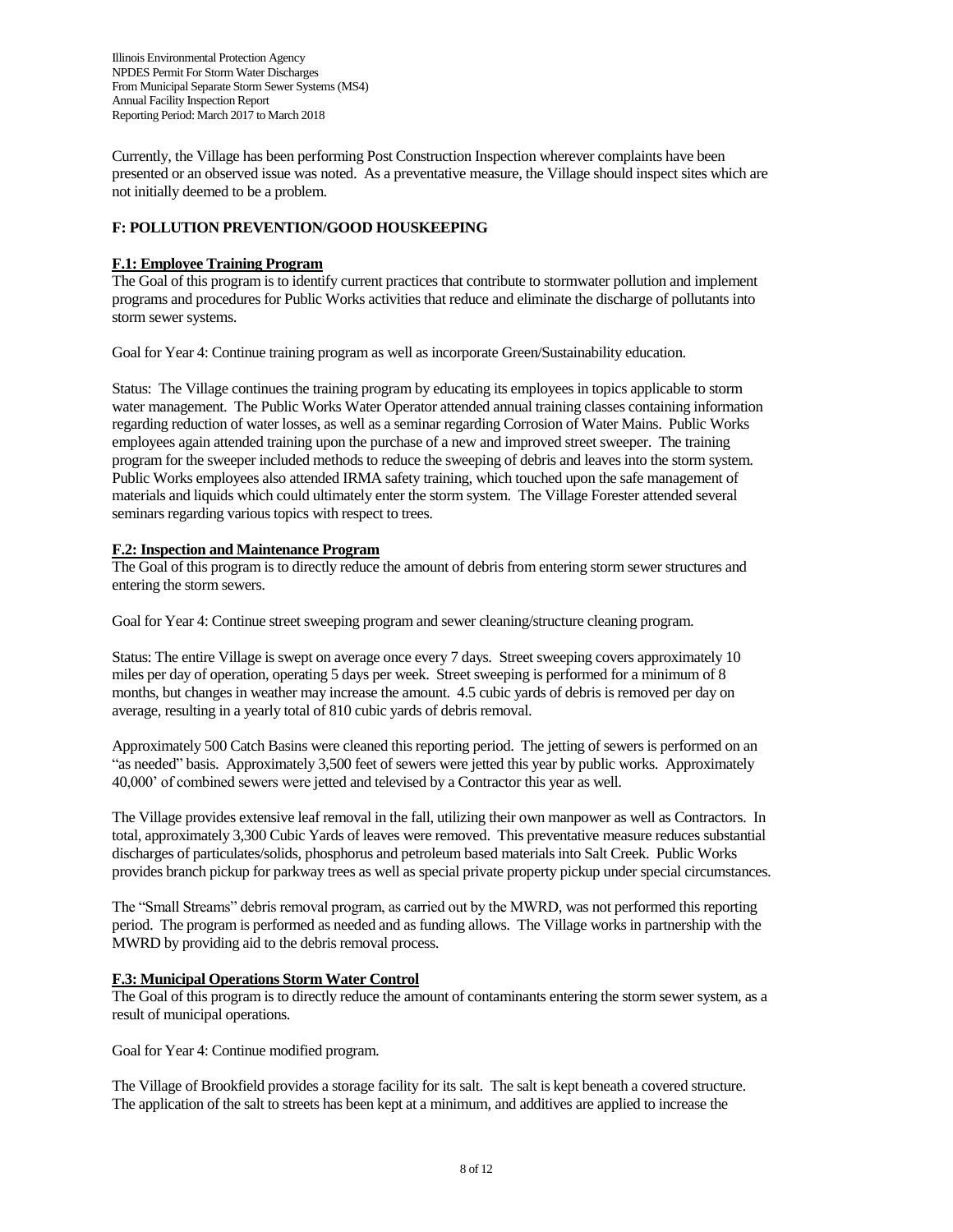effectiveness of the salt while minimizing the quantity. Approximately 1,000 Ton of Rock Salt with Calcium Chloride was applied to the streets this past year. Other less abrasive salts were used on sidewalks containing Magnesium Sulfate, reducing corrosion and damage to surface materials.

The Village of Brookfield also has a strict schedule of frequent maintenance on its fleet of Village vehicles, in order to reduce the amount of unnecessary discharge of automotive fluids. The machinery is under a schedule which is monitored on an "hourly" basis. This program will be continued. Triple Basins in garage areas are continuously inspected and cleaned on a regular basis. The maintenance yard is inspected on an as-needed basis, and maintenance is performed accordingly. A Stormwater Pollution Prevention Plan (SWPPP) was created in an effort to address the stormwater control needs of the Public Works Yard.

25 gallons of pesticides and herbicides were applied throughout the Village by staff. The targeted locations are typically vacant lots and overgrown areas. Approximately 500 gallons were applied by Contractors to other locations within the public Right-of-Way.

The Village has received the Tree City USA award for 37 years and has received an additional distinction by way of the "Growth Award" for 24 years, for those communities who are above and beyond the Tree City requirements. The Village planted approximately 80 trees this reporting period and was fortunate to receive a grant for Emerald Ash Borer (EAB) restoration. The Tree City program reduces the amount of erosion while improving aesthetics at the same time. Furthermore, the Village is part of the Tree Consortium which helps utilize local nurseries and improve the quality of trees, thereby reducing waste and additional installations.

## **Assessment of Appropriateness of Identified BMPs (and Progress Towards a Reduction in Pollutants Discharged)**

The BMPs listed below provided pertinent results with regard to their effectiveness in meeting their measureable goals and reducing pollutant discharge, within this reporting period. All other BMPs which are omitted either did not provide an affirmative result this period (either positive or negative), or need more time to be observed in order to fairly judge their effectiveness. An in depth analysis of all BMPs is scheduled for the end of the 5 year period.

**A.1 Distributed Paper Material** Resident input regarding the newsletters is taken into account, when received. It is difficult to attribute a decrease in pollutants directly to the newsletters, so the most appropriate way to determine the effectiveness of a newsletter article is from Resident input at Village Hall.

**B.5 Volunteer Monitoring** An unintended, positive result of trash removal was Public Education. In addition to the reduction of pollutants, many residents were able to become more knowledgeable about the Stormwater System and pass this information along to their neighbors. This can be incorporated in the future as an Outreach Strategy.

**B.7 Other Public Involvement** Public Works employees and Village officials reported that an increase in resident discussion occurred regarding the stencils and lids. This supports the fact that stormwater awareness is on the rise, which leads to the ultimate goal of increasing resident involvement. The strategy is to incorporate as many residents as possible.

**C.7 Dry Weather Screening** The goal of the Illicit Discharge Detection and Elimination category is to reduce and eliminate all illegal discharges. There have been nearly zero illicit discharges reported or prosecuted in the Village. This may or may not be attributed to the effectiveness of the storm water program. In order to support this fact that the program is successful and to increase confidence that no illegal discharges actually occured, further inspection should be performed. It is anticipated that most of the additional inspection will be performed by residents who have gained a greater awareness of the storm sewer system. They in turn will communicate directly and indirectly with Village staff. Village staff should also increase the amount of inspections, when possible. This relationship between the program and the amount of illegal discharges will be evaluated in depth at the end of the 5 year period.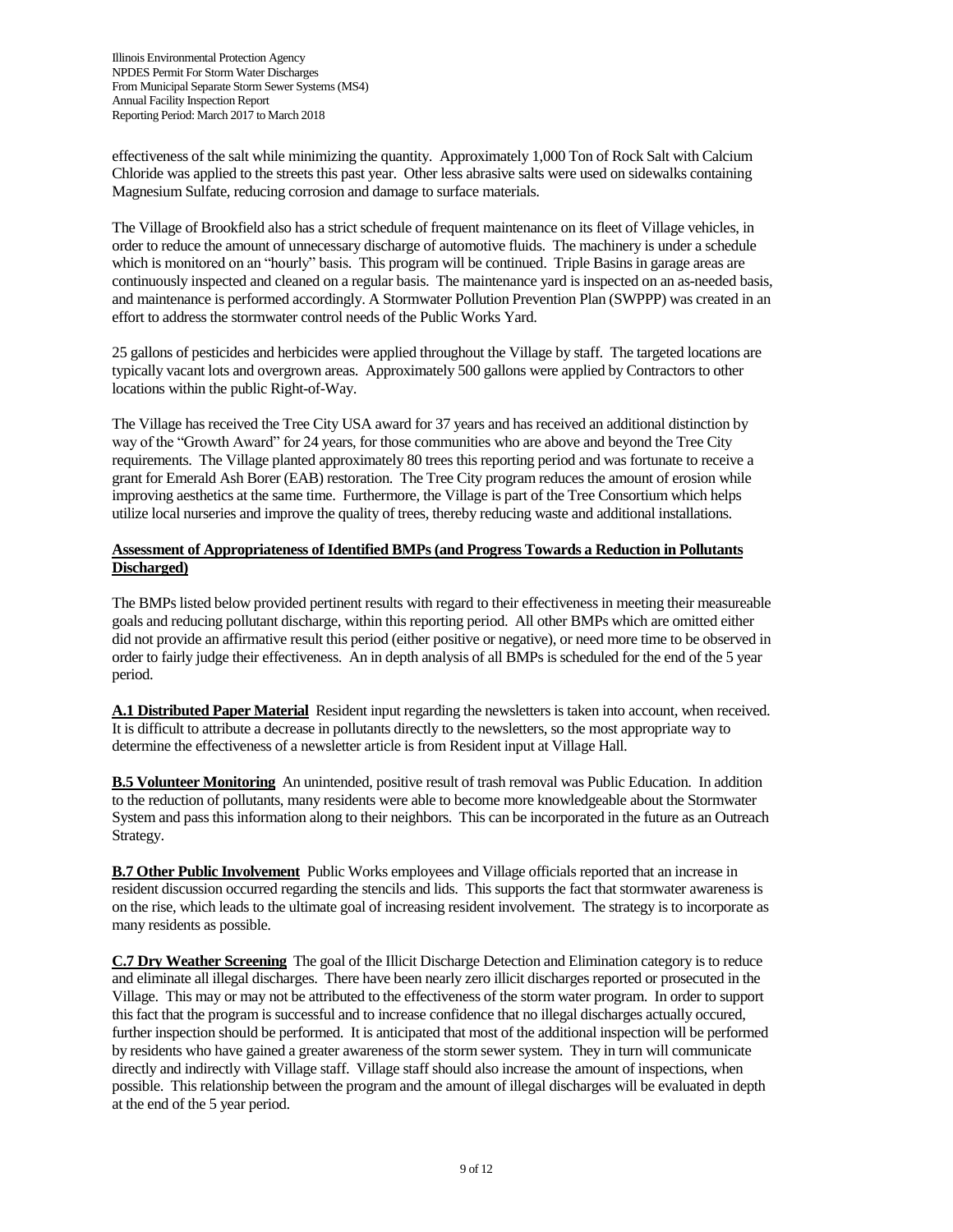**C.10 Other Discharge Controls** The goal of this BMP category is a reduction of contaminants. It is unknown whether the reduction would take place primarily at a landfill, within Village boundaries, or a location within transit. The primary source-point needs to be investigated further in order to effectively gauge the program. The electronics recycling is assumed to reduce the amount of mercury. At this time, the Village does not have funding to perform mercury detection tests as a program gauge, but try to obtain data from other testing entities.

**D.1 Regulatory Control Program** The goal of this BMP category is to reach 100% compliance for NOI submittal of development projects that are 1.0 acre or greater. Unfortunately, with the economic downturn there are not many developments being planned. Also, due to the urban nature of the Village, most developments are on property that is less than 1.0 acre in size.

However, when this BMP is indeed applicable, we believe it will be quite effective by placing the responsibility on the Contractor (Contractor's Certification Statement), and should decrease the amount of erosion control/pollutant discharge deficiencies. The amount of penalties given to Contractors, if any, will be tabulated and evaluated at the end of the 5 year period, with the assumption of a decrease.

## **D.5 Public Information Handling Procedures**

This BMP will require several years of data collection in order to establish a benchmark. At that time, this BMP will be useful in order to evaluate the Construction Site Runoff Control category. The input from residents can be reviewed to determine if positive and beneficial changes can be made to the program. Also, the amount of complaints received will be analyzed. Ideally, a correlation between the increase/decrease of the amount of complaints and the effectiveness of the program, will be able to be observed.

## **E.1: Community Control Strategy**

This BMP will be analyzed in future reporting periods with respect to volume of contamination which is mitigated, as well as the quantity of pollutants removed from the storm sewer system.

## **E.3: Long Term O&M Procedures**

An apparent challenge for this BMP is being able to apply the Green Infrastructure strategies to an already developed urban area. The majority of foreseeable Green improvements would come by way of "retro-fit", as opposed to the ease of installation in a new development. Some of the retro-fit options we have been identified at this point are permeable pavers, tree-box biofilters, stand alone biofilters, rain gardens, rain barrels, and bioswales. At this point, the costs need to be fully evaluated, as well as an implementation schedule and associated requirements. The aesthetic concerns of a retro-fit are also to be reviewed. Another challenge is that when using a new technology, unfortunately there is a risk involved. Therefore, other pilot programs and case studies in the area need to be reviewed, while drawing as much pertinent data from them as possible.

### **E.6: Post Construction Inspection**

This BMP will include strict inspection of Green construction methods in upcoming reporting cycles. Currently, Hancock Engineering is sharing basic information with the Village regarding Green methods. Over time, the Village inspectors should become more knowledgeable and experienced in this type of inspection. Another desired outcome of Post Construction Inspection is that word will spread amongst property owners to keep their storm systems working as designed, because the Village will perform future inspections.

## **F.1: Employee Training Program**

Employee training is a key component to the success of the MS4 program. By educating the Village Staff on current practices that reduce and eliminate the discharge of pollutants into storm sewer systems allows the employees to perform these activities in a more effective manner.

### **F.2: Inspection and Maintenance Program**

Street sweeping not only reduces the amount of debris that enters storm sewer structures and sewers, it also enhances the look of the community. This combined with the sewer televising and cleaning program helps the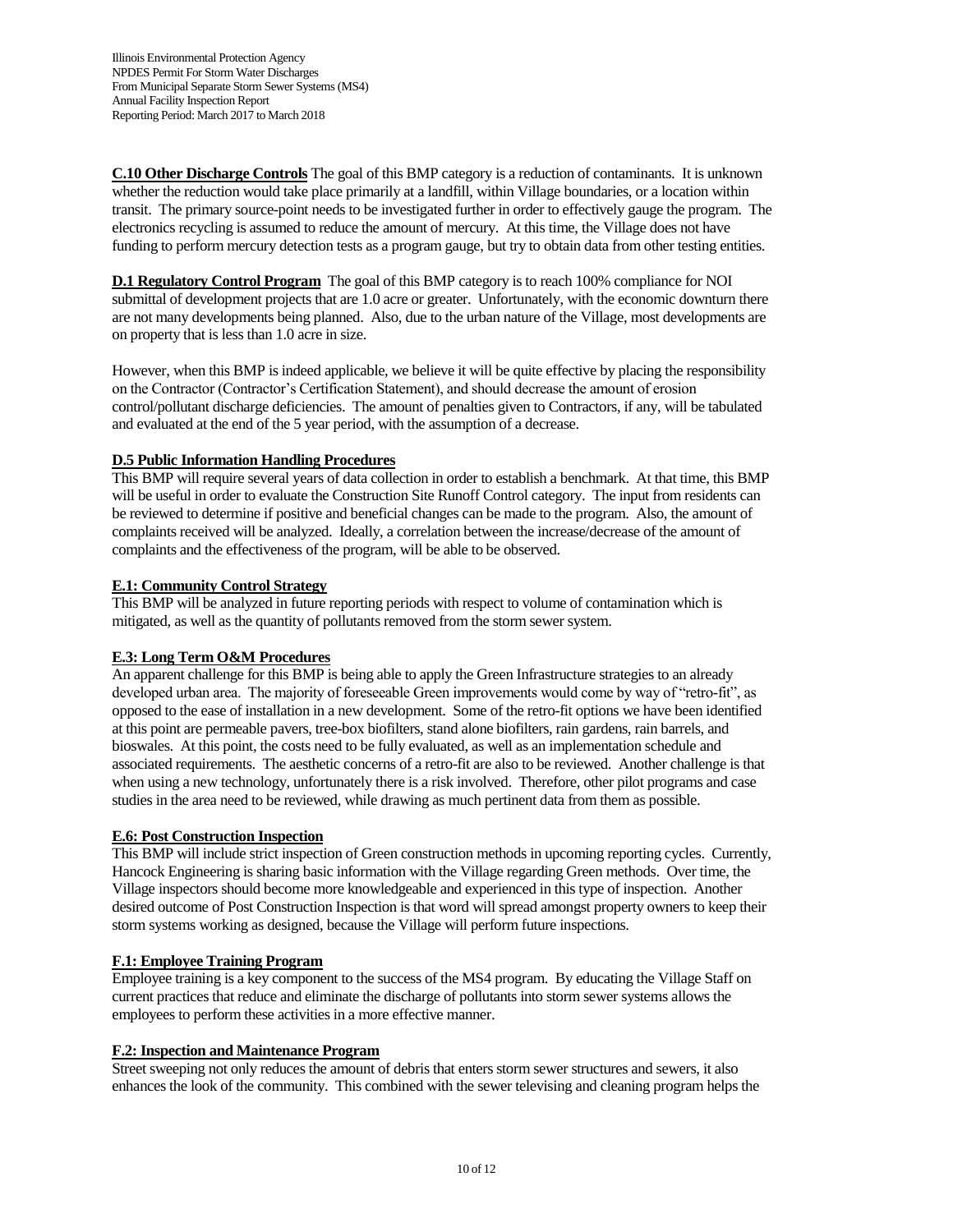Village identify areas that require maintenance and repair, thus keeping the sewer system operable and addressing issues before they become more costly.

## **F.3: Municipal Operations Storm Water Control**

By taking measures to properly store and protect the salt supply, the Village is able to reduce unnecessary runoff into the storm sewer. The maintenance of the Village vehicles also helps reduce automotive fluid leaks which in turn keeps these pollutants out of the storm sewer system.

# **SECTION C. INFORMATION AND DATA COLLECTION**

Rainfall data is continuously monitored by the 2 rain gauges at the Public Works yard. Additional local rainfall data is found on the MWRD website. The MWRD has 12 monitoring stations measured daily to the nearest hundredth of an inch. The Village relies on rain gauge information taken from the nearest rain gauge of the MWRD. The MWRD Rain Gauge No. 5 is located in nearby Cicero, IL. The rain gauge data is provided on the MWRD website at<http://www.mwrd.org/irj/portal/anonymous/overview> and can be reviewed by clicking on the link entitled "Rain Data History."

Water quality testing is performed by the MWRD along the Des Plaines River on an annual basis. The MWRD generates a Water Quality Report, which is made available to the public on its website. The link to the website is:<http://www.mwrd.org/irj/portal/anonymous/WQM>

The report contains a wide range of testing as well as a detailed analysis. The relevant data from the immediate vicinity of the Village of Brookfield includes a quantity of approximately 12 samples which were taken at a location both upstream and downstream from the Village of Brookfield's outfalls on the Des Plaines River.

# **SECTION D. NEXT REPORTING CYCLE - SUMMARY OF ACTIVITIES TO BE UNDERTAKEN**

The Village of Brookfield intends to pursue the milestones outlined for Year 4 in the 2014 Notice of Intent (NOI) Permit Renewal, with the exception of those discussed in "Assessment of Appropriateness of Identified BMPs (and Progress Towards a Reduction in Pollutants Discharged)", which are to be revised as such.

## **SECTION E. NOTICE OF RELIANCE UPON OTHER GOVERNMENTAL ENTITIES**

The Village of Brookfield relied upon the MWRD to satisfy some of the permit obligations during this time period.

The District's Board of Commissioners adopted the Watershed Management Ordinance (WMO) on October 3, 2013, which became effective on May 1, 2014. Reliance upon BMPs within the WMO will be discussed in future reporting.